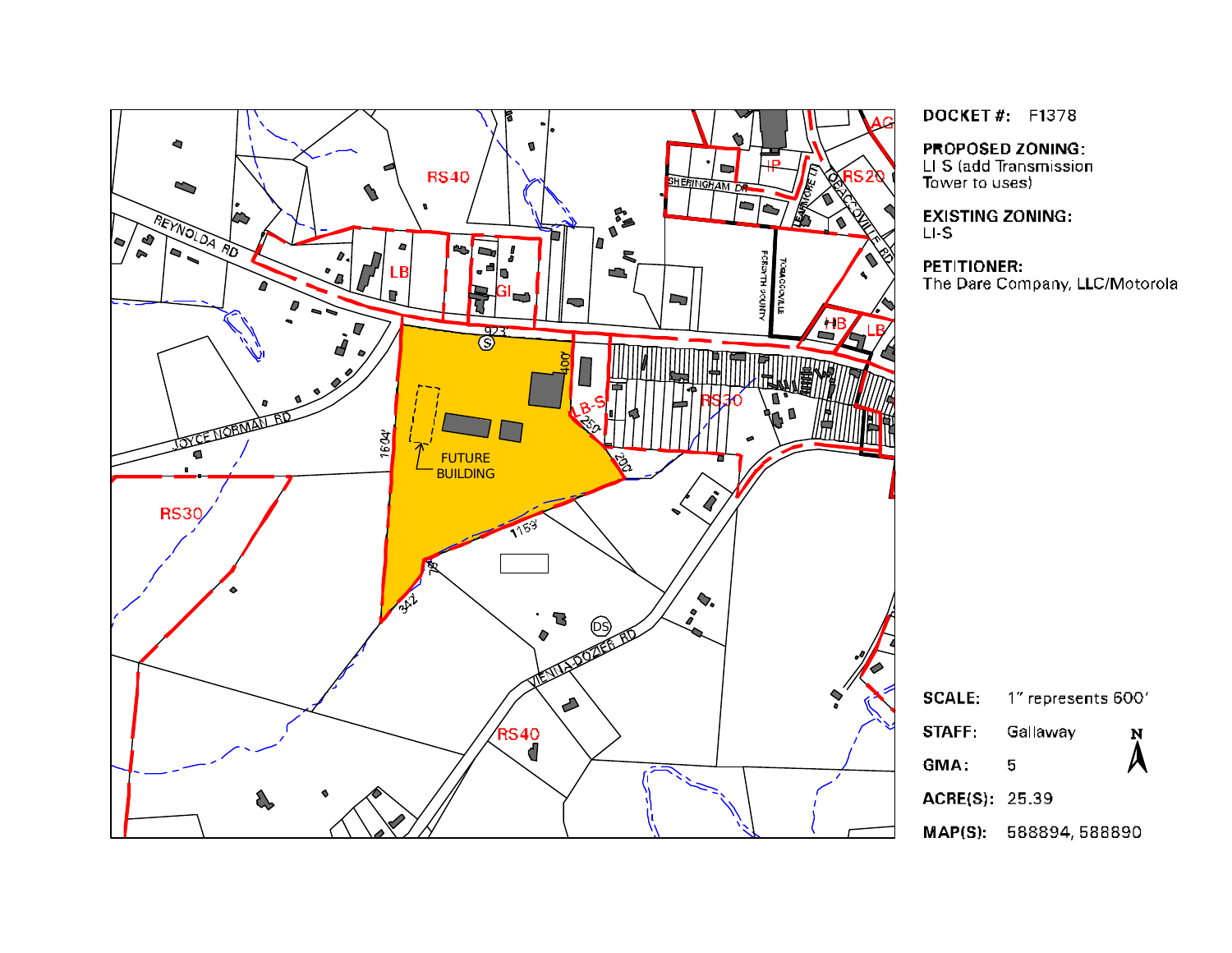December 18, 2002

The Dare Company, LLC/Motorola c/o Frank M. Tharpe, Jr. 8118 Reynolda Road Pfafftown, NC 27040

### RE: ZONING MAP AMENDMENT F-1378

Dear Mr. Tharpe:

The attached report of the Planning Board to the Forsyth County Board of Commissioners is sent to you at the request of the Commissioners.

When the rezoning is scheduled for public hearing, you will be notified by Jane Cole, Clerk to the County Commissioners, of the date on which the Commissioners will hear this petition.

Sincerely,

A. Paul Norby, AICP Director of Planning

#### Attachment

pc: Jane Cole, County Manager's Office Ron Graham, Room 700, Hall of Justice, Winston-Salem, NC 27101 Steve Wood, 8098 Reynolda Road, Pfafftown, NC 27040

F1378 Dec 2002 1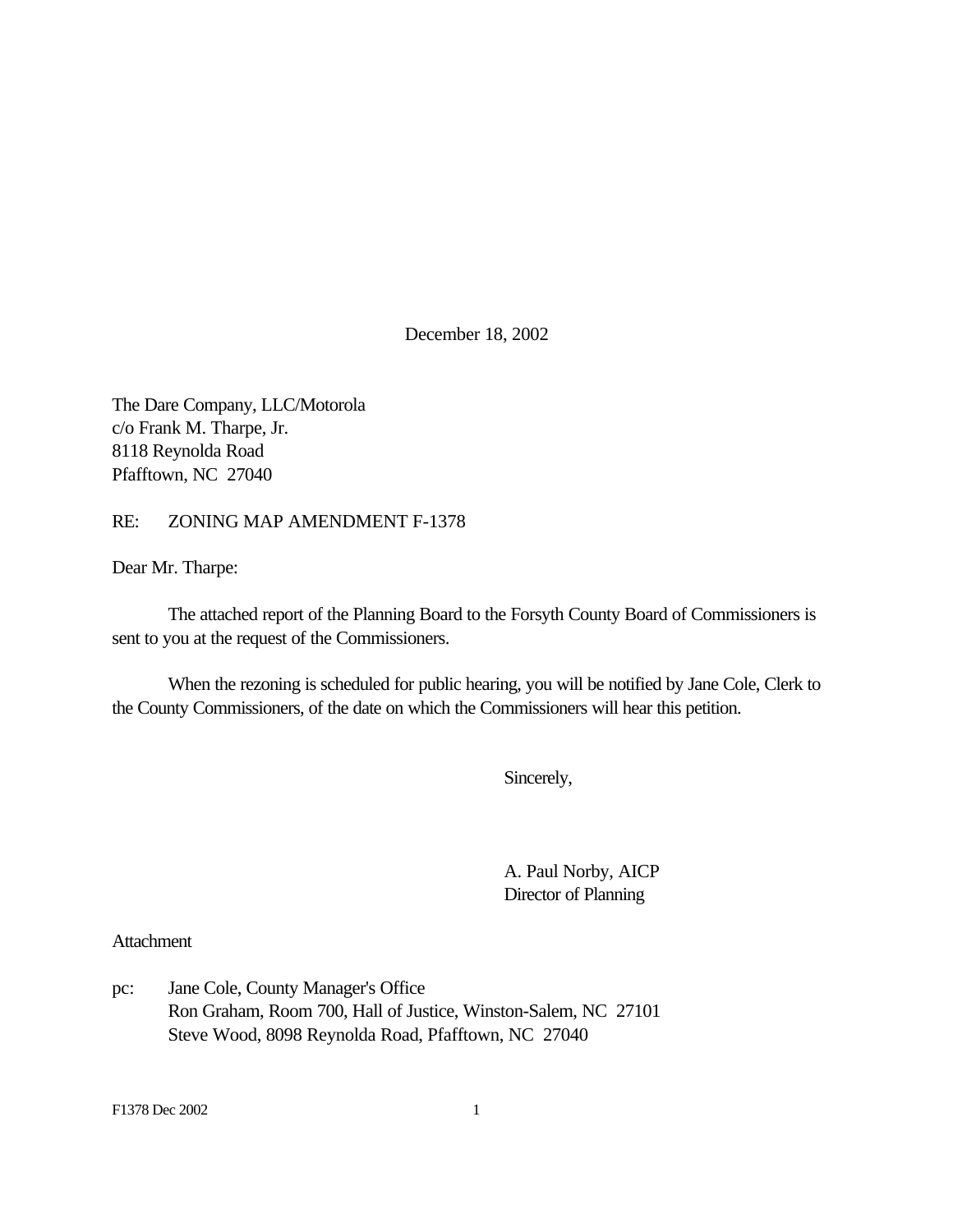# **FORSYTH COUNTY BOARD OF COMMISSIONERS**

**MEETING DATE: \_\_\_\_\_\_\_\_\_\_\_\_\_\_\_\_\_\_\_\_\_\_\_ AGENDA ITEM NUMBER: \_\_\_\_\_\_\_\_\_**

# **SUBJECT**:-

Zoning map amendment of The Dare Company, LLC/Motorola

# **COUNTY MANAGER'S RECOMMENDATION OR COMMENTS**:-

# **SUMMARY OF INFORMATION**:-

Zoning map amendment of The Dare Company, LLC/Motorola from LI-S (Manufacturing B; Outdoor Display Retail; Motor Vehicle, Rental or Leasing; Motor Vehicle, Repair and Maintenance; Offices, Miscellaneous; and Professional Office - TWO PHASE) to LI-S (Manufacturing B; Outdoor Display Retail; Motor Vehicle, Rental or Leasing; Motor Vehicle, Repair and Maintenance; Offices, Miscellaneous; Professional Office; and Transmission Tower - TWO PHASE): property is located on the south side of NC 67 between Joyce Norman Road and Vienna-Dozier Road (Zoning Docket F-1378).

After consideration, the Planning Board recommended approval of the rezoning petition.

| <b>ATTACHMENTS:-</b> | <b>YES</b> |  |
|----------------------|------------|--|
|                      |            |  |

**SIGNATURE**: **DATE**: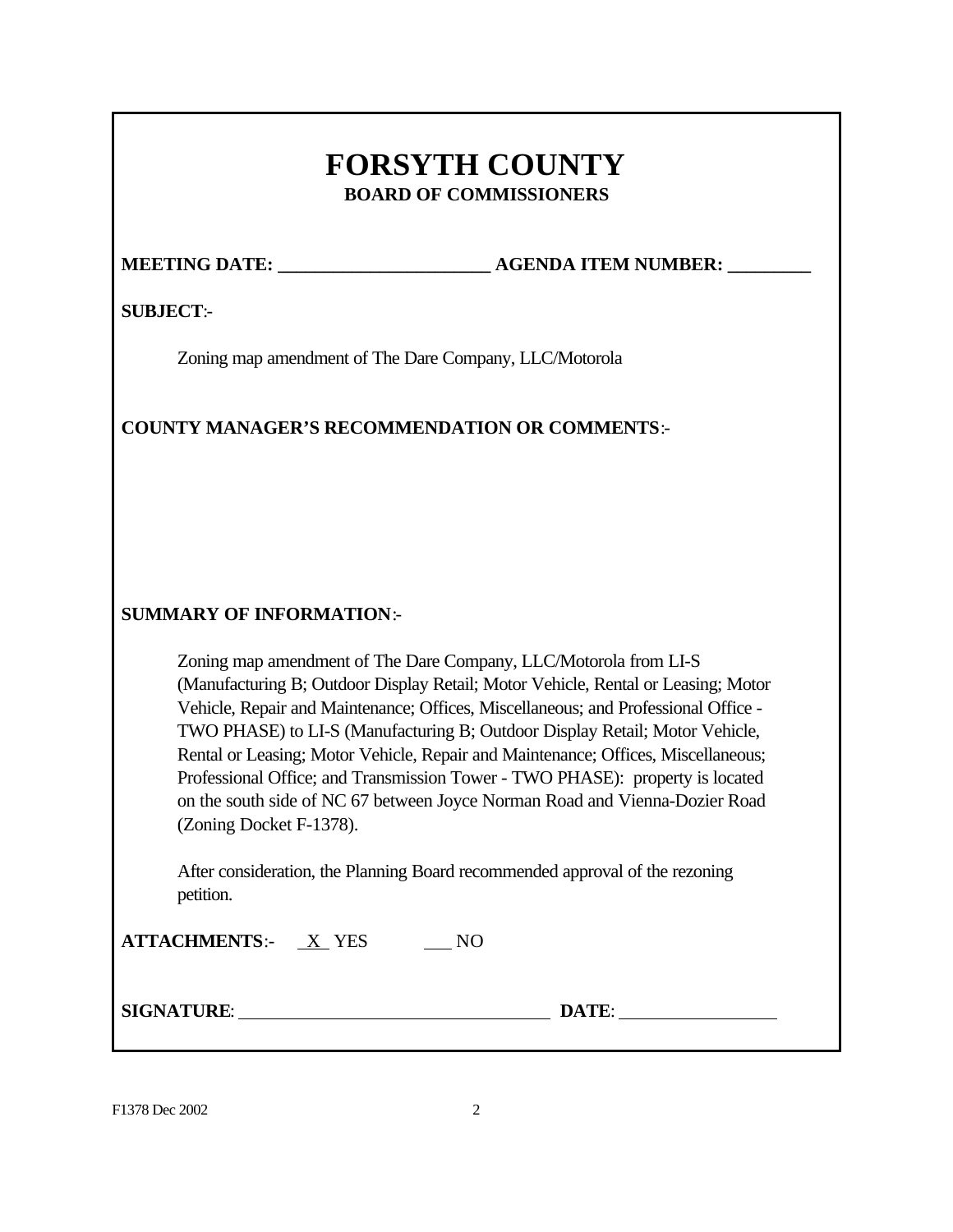#### COUNTY ORDINANCE - SPECIAL USE

Zoning Petition of The Dare Company, LLC/Motorola, Docket F-1378

AN ORDINANCE AMENDING THE FORSYTH COUNTY ZONING ORDINANCE AND THE OFFICIAL ZONING MAP OF THE COUNTY OF FORSYTH, NORTH CAROLINA

\_\_\_\_\_\_\_\_\_\_\_\_\_\_\_\_\_\_\_\_\_\_\_\_\_\_\_\_\_\_\_\_\_

BE IT ORDAINED by the Board of County Commissioners of the County of Forsyth as follows:

Section 1. The Zoning Ordinance of the *Unified Development Ordinances* of the County of Forsyth, North Carolina, and the Official Zoning Map of the County of Forsyth, North Carolina, are hereby amended by changing from (Manufacturing B; Outdoor Display Retail; Motor Vehicle, Rental or Leasing; Motor Vehicle, Repair and Maintenance; Offices, Miscellaneous; Professional Office; and Transmission Tower - TWO PHASE) to (Manufacturing B; Outdoor Display Retail; Motor Vehicle, Rental or Leasing; Motor Vehicle, Repair and Maintenance; Offices, Miscellaneous; Professional Office; and Transmission Tower - TWO PHASE) the zoning classification of the following described property:

Tax Block 4749, Tax Lot 011U

Section 2. This Ordinance is adopted after approval of the site plan entitled The Dare Company, LLC/Motorola, and identified as Attachment A of the Special Use District Permit issued by the Forsyth County Board of Commissioners the \_\_\_\_\_\_ day of \_\_\_\_\_\_\_\_\_\_\_\_\_\_\_\_\_, 20\_\_\_\_\_ to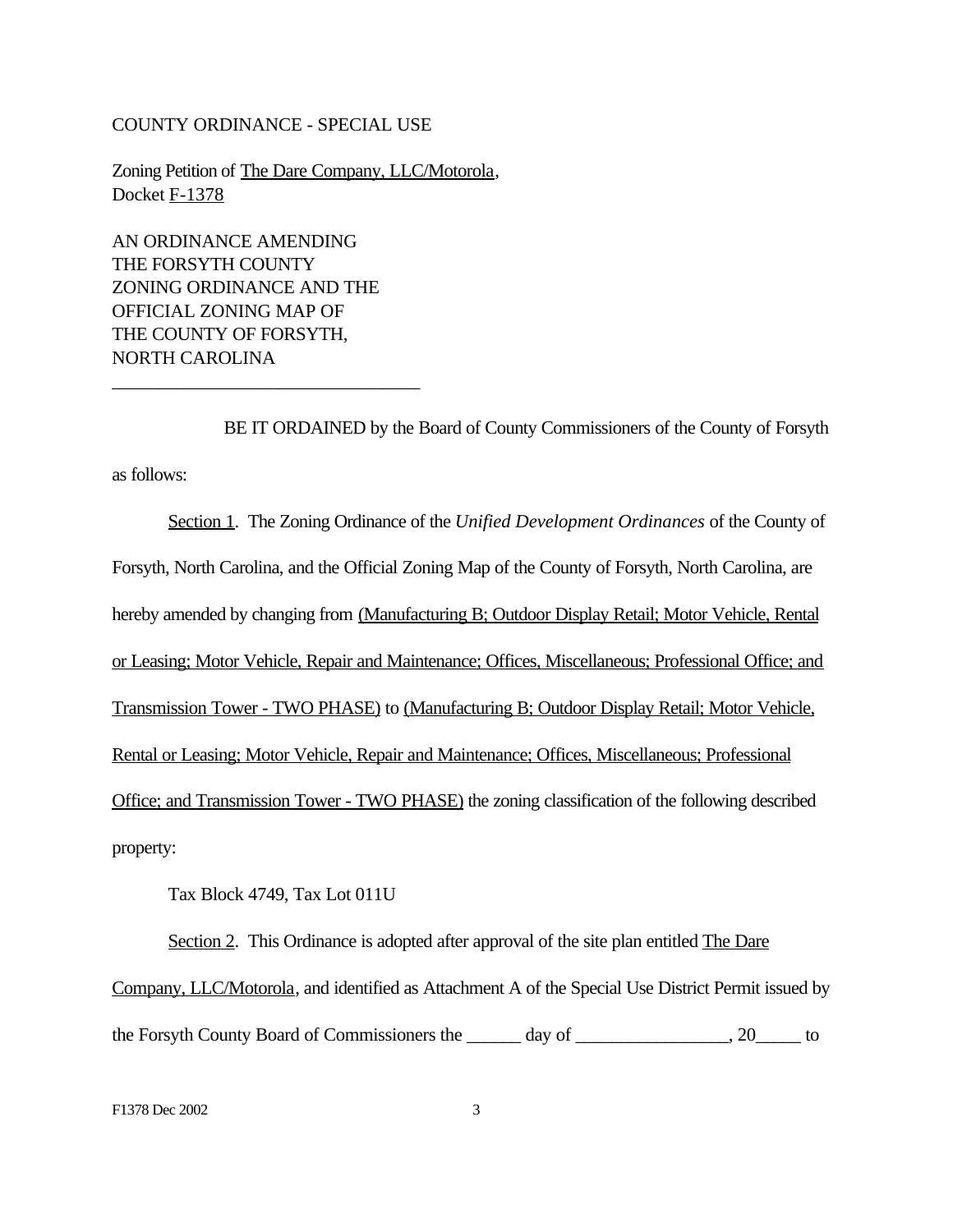# The Dare Company, LLC/Motorola.

Section 3. The Board of Commissioners hereby directs the issuance of a Special Use District Permit pursuant to the Zoning Ordinance of the *Unified Development Ordinances* for a development to be known as The Dare Company, LLC/Motorola. Said Special Use District Permit and site plan with associated documents are attached hereto and incorporated herein.

Section 4. This Ordinance shall be effective from and after its adoption.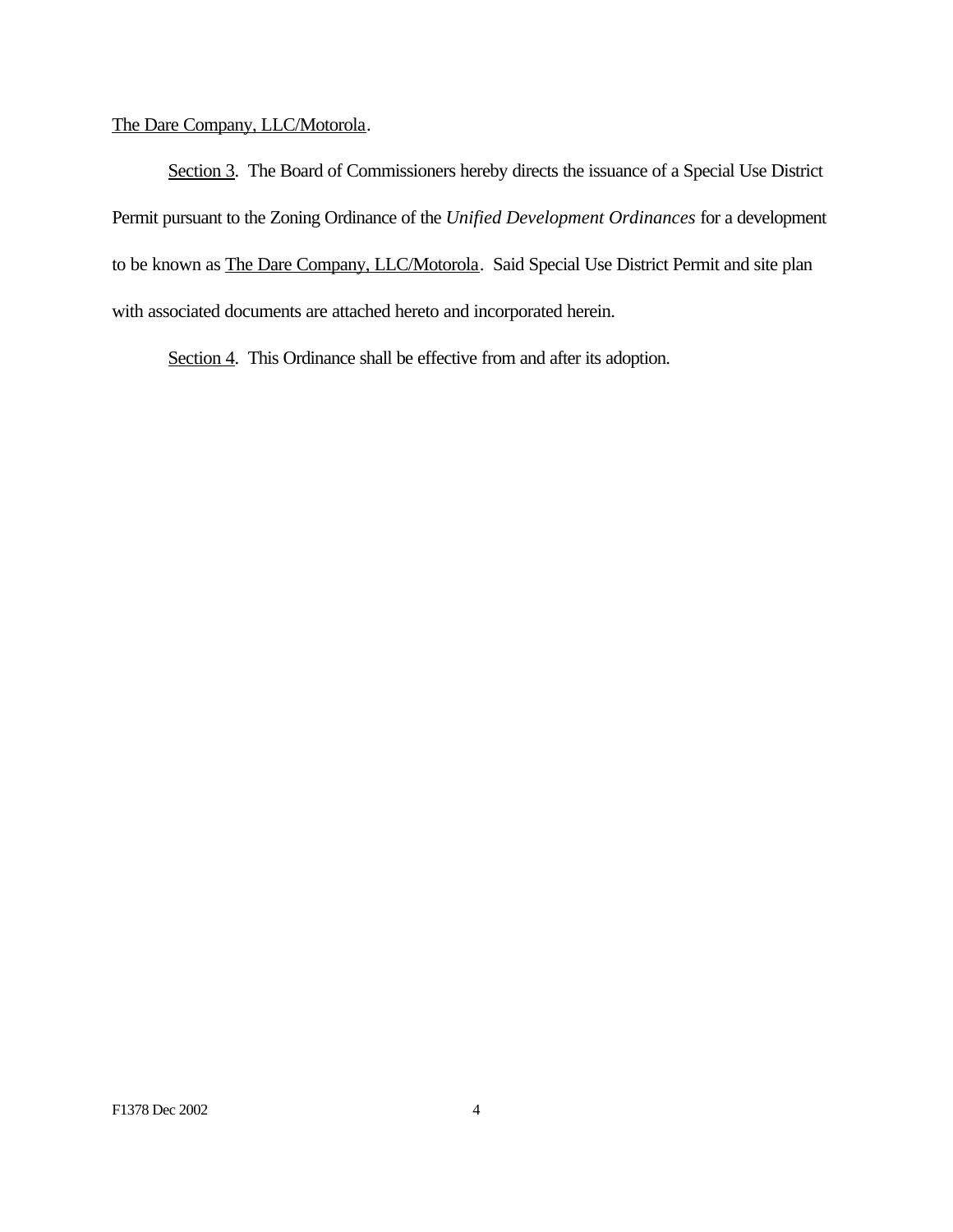#### COUNTY, SPECIAL USE DISTRICT PERMIT

#### SPECIAL USE DISTRICT PERMIT

Issued by the Forsyth County Board of Commissioners

The Forsyth County Board of Commissioners issues a Special Use District Permit for the site shown on the site plan map included in this zoning petition of The Dare Company, LLC/Motorola (Zoning Docket  $F-1378$ ). The site shall be developed in accordance with the plan approved by the Board and bearing the inscription: "Attachment A, Special Use District Permit for (Manufacturing B; Outdoor Display Retail; Motor Vehicle, Rental or Leasing; Motor Vehicle, Repair and Maintenance; Offices, Miscellaneous; Professional Office; and Transmission Tower - TWO PHASE), approved by the Forsyth County Board of Commissioners the \_\_\_\_\_ day of \_\_\_\_\_\_\_\_\_\_\_\_\_\_\_\_, 20 \_\_\_\_" and signed, provided the property is developed in accordance with requirements of the LI-S zoning district of the Zoning Ordinance of the *Unified Development Ordinances* of the County Code, the Erosion Control Ordinance, and other applicable laws, and the following conditions be met:

#### C **PRIOR TO THE ISSUANCE OF GRADING PERMITS**

a. This property lies within the Yadkin River WS-IV State Regulated Watershed. Developer shall obtain a Watershed Permit from the Erosion Control Officer prior to the issuance of grading permits.

#### C **PRIOR TO THE ISSUANCE OF BUILDING PERMITS**

- a. FAA approval shall be obtained.
- b. State Plane Coordinates of the location of the tower shall be provided to the Planning staff.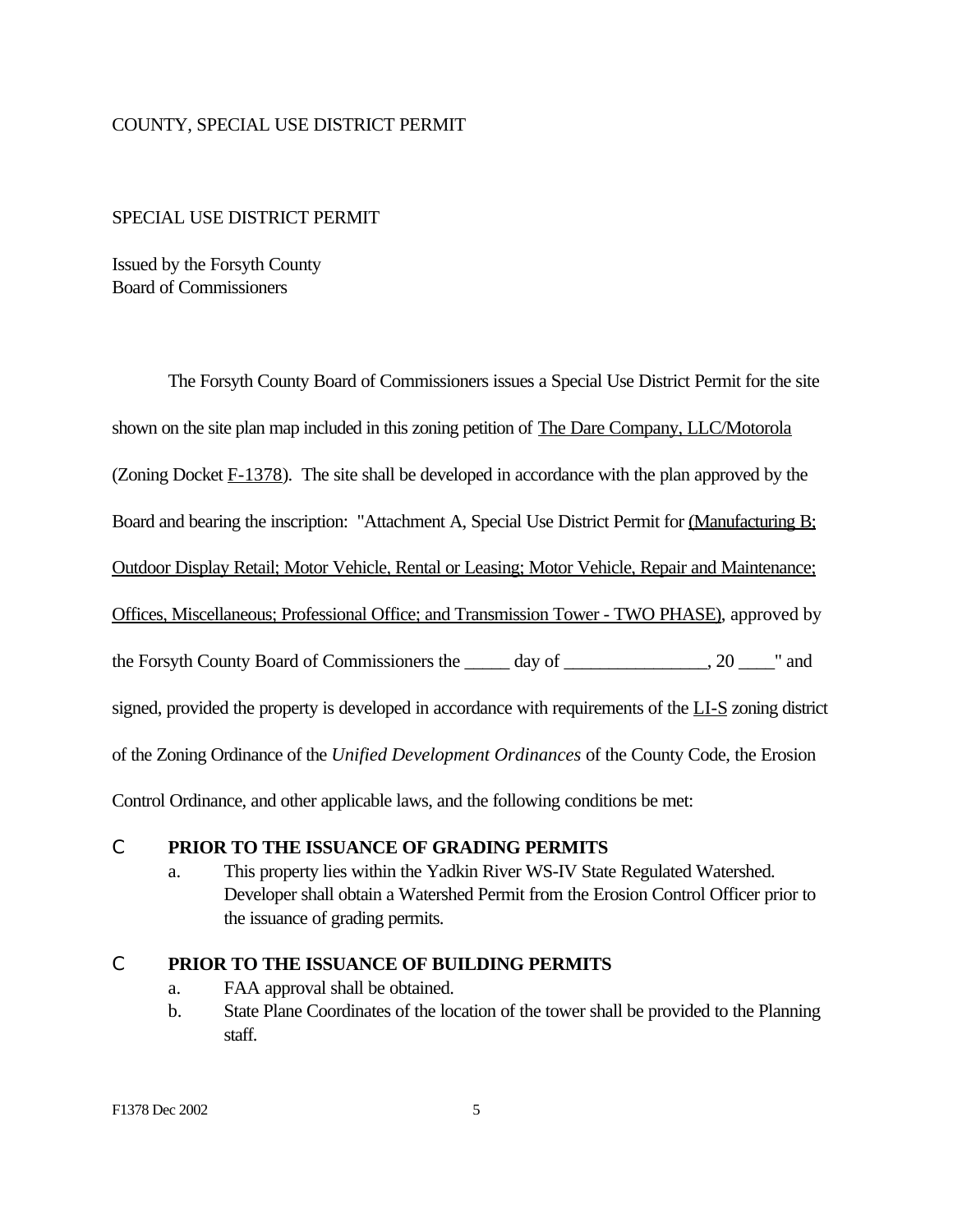c. This 450 foot tall self supported tower shall be developed to allow co-location of at least two (2) additional cellular phone carriers. Verification of this requirement shall be made to the Inspections Division by affidavit submitted by the licensed Project Engineer for the transmission tower site or shown on a structural plan sealed by a licensed Professional Engineer (PE).

# **C PRIOR TO THE ISSUANCE OF OCCUPANCY PERMITS**

a. All required conditions in the *Unified Development Ordinances* (UDO) for this use (Section 2-5.70) shall be met.

# **C OTHER REQUIREMENTS**

a. The approved site plan and all pertinent conditions of rezoning petition F-1199 shall also apply to this rezoning.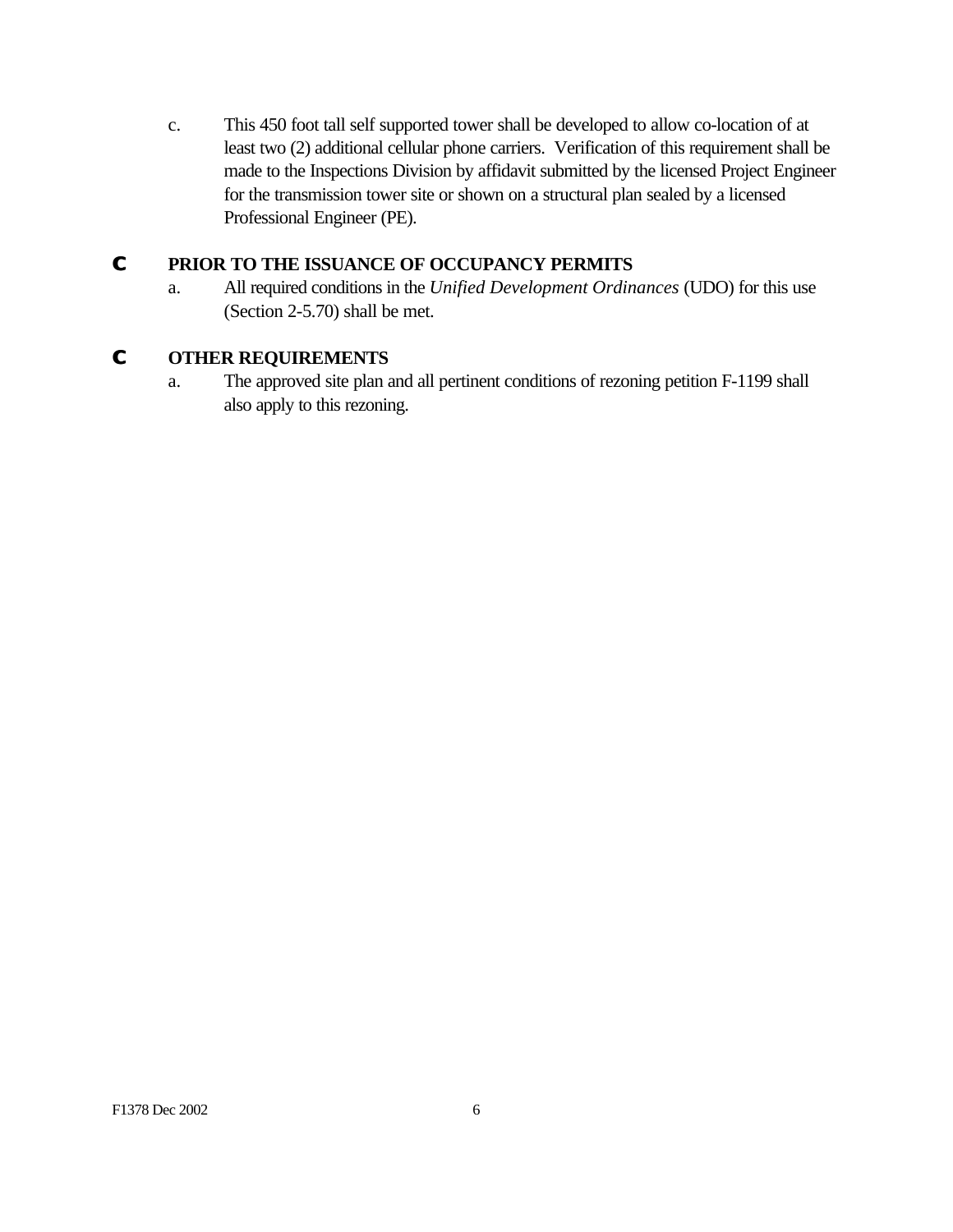# **ZONING STAFF REPORT**

**DOCKET #** F-1378 **STAFF:** Suzy Gallaway Petitioner(s): The Dare Company, LLC Ownership: Same

#### **REQUEST**

From: LI-S Limited Industrial District (Manufacturing B; Outdoor Display Retail; Motor Vehicle, Rental or Leasing; Motor Vehicle, Repair and Maintenance; Offices, Miscellaneous; and Professional Office - TWO PHASE) To: LI-S Limited Industrial District (Manufacturing B; Outdoor Display Retail; Motor Vehicle, Rental or Leasing; Motor Vehicle, Repair and Maintenance; Offices, Miscellaneous; Professional Office; and Transmission Tower - TWO PHASE)

Both general and special use district zoning were discussed with the applicant(s) who decided to pursue the zoning as requested.

Acreage: 25.39 acres

### **LOCATION**

Street: South side of NC 67 between Joyce Norman Road and Vienna-Dozier Road. Jurisdiction: Forsyth County.

### **SITE PLAN**

Proposed Use: Transmission Tower in addition to other existing uses Parking for Transmission Tower: required: 1; proposed: 1 Bufferyard Requirements: Tower buffer requirements apply. Vehicular Use Landscaping Standards Requirements: UDO standards apply.

### **PROPERTY SITE/IMMEDIATE AREA**

Existing Structures on Site: Tower site is within the existing Spevco Industrial Facility zoned LI-S.

### **GENERAL AREA**

Character/Maintenance: Commercial and industrial uses in combination with single family homes in a very rural setting.

F1378 Dec 2002 7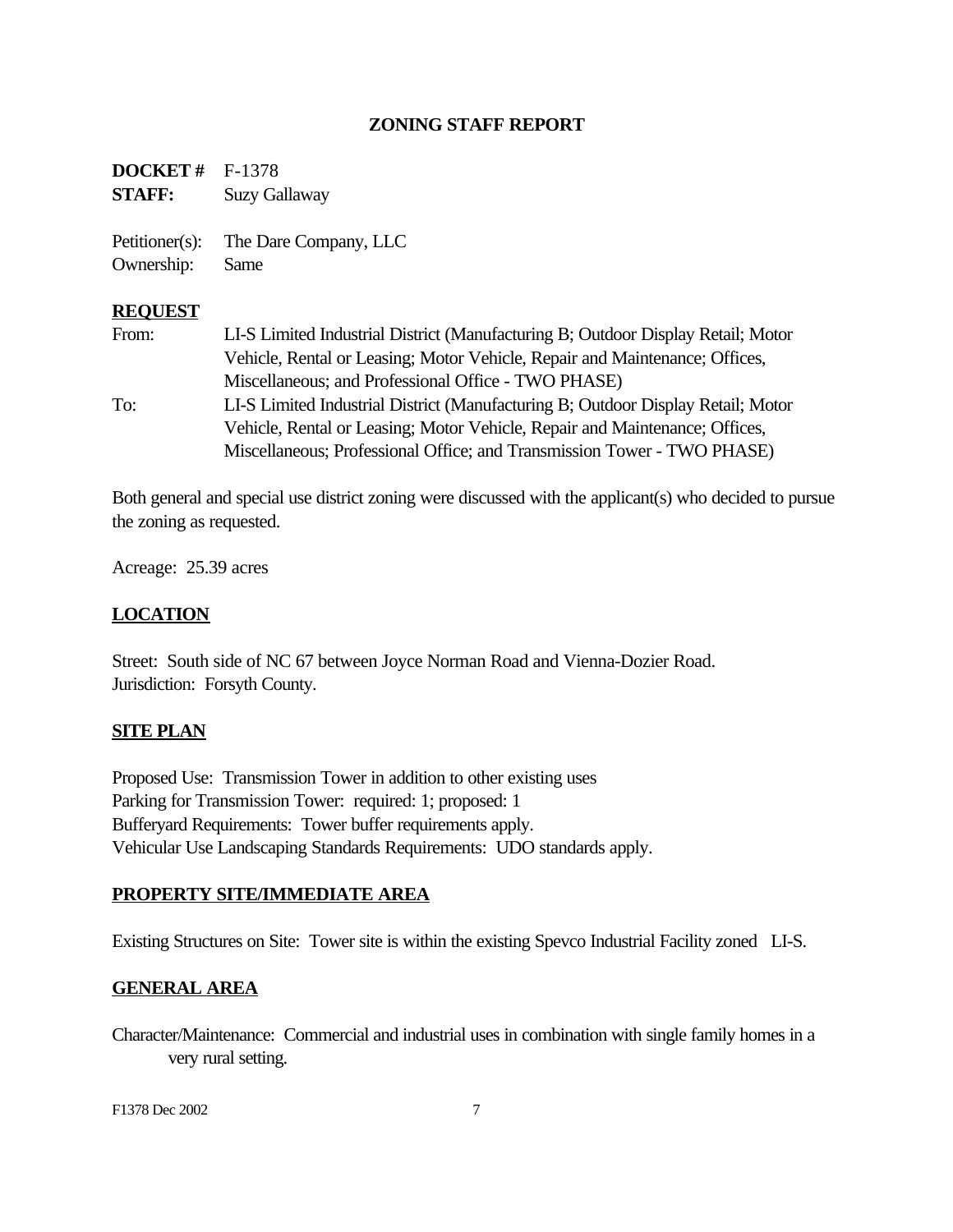Development Pace: Slow.

#### **PHYSICAL FEATURES/ENVIRONMENTAL REVIEW**

Impact on Existing Features: Site is developed, however tower will be 450 feet high.

- Topography: There is an approximate change in elevation on the subject property of 69' (from an approximate elevation of 981' in the north down to and approximate elevation of 912' in the southwest).
- Streams: There are several tributaries to Fries Creek including one that runs along the southern property line.

Vegetation/habitat: There is some scattered existing vegetation in the southwest portion of the site. Watershed: Yadkin River (WS-IV).

Compliance with Watershed Protection Regulations: The existing site plan (zoning docket F-1199) reveals that there is available impervious surface held in reserve for the subject property. The applicant must include revised impervious surface calculations for the entire site as a result of the project to ensure that accurate accounting is continued.

Compliance with Federal/State requirements for wetland/stream protection: The site is in compliance.

#### **TRANSPORTATION**

Direct Access to Site: Reynolda Road; Joyce Norman Road; Vienna-Dozier Road.

Street Classification: Reynolda Road - major thoroughfare; Joyce Norman Road - local road; Vienna-Dozier Road - minor thoroughfare.

Average Daily Traffic Count/Estimated Capacity at Level of Service D (Vehicles per Day): Reynolda Road between Vienna-Dozier Road and Joyce Norman Road = 6,100/13,000 Vienna-Dozier Road between Tobaccoville Road and Waller Road = 1,700/11,100 No trip generation rates available for Transmission Towers.

#### **HISTORY**

Relevant Zoning Cases:

- 1. F-1199; LI-S (Manufacturing B; Outdoor Display Retail; Motor Vehicle Storage Yard; Motor Vehicle Repair and Maintenance; Professional Offices; and Offices, Miscellaneous -TWO PHASE) to Site Plan Amendment; approved July 28, 1997; current site; 25.39 acres; Planning Board and staff recommended approval
- 2. F-1177; LI-S (Manufacturing B; Outdoor Display Retail; Motor Vehicle Storage Yard; Motor Vehicle Repair and Maintenance; Professional Offices; and Offices, Miscellaneous-TWO PHASE) to Site Plan Amendment; withdrawn January 13, 1997; current site; 25.39 acres; Planning Board recommended denial, staff recommended approval.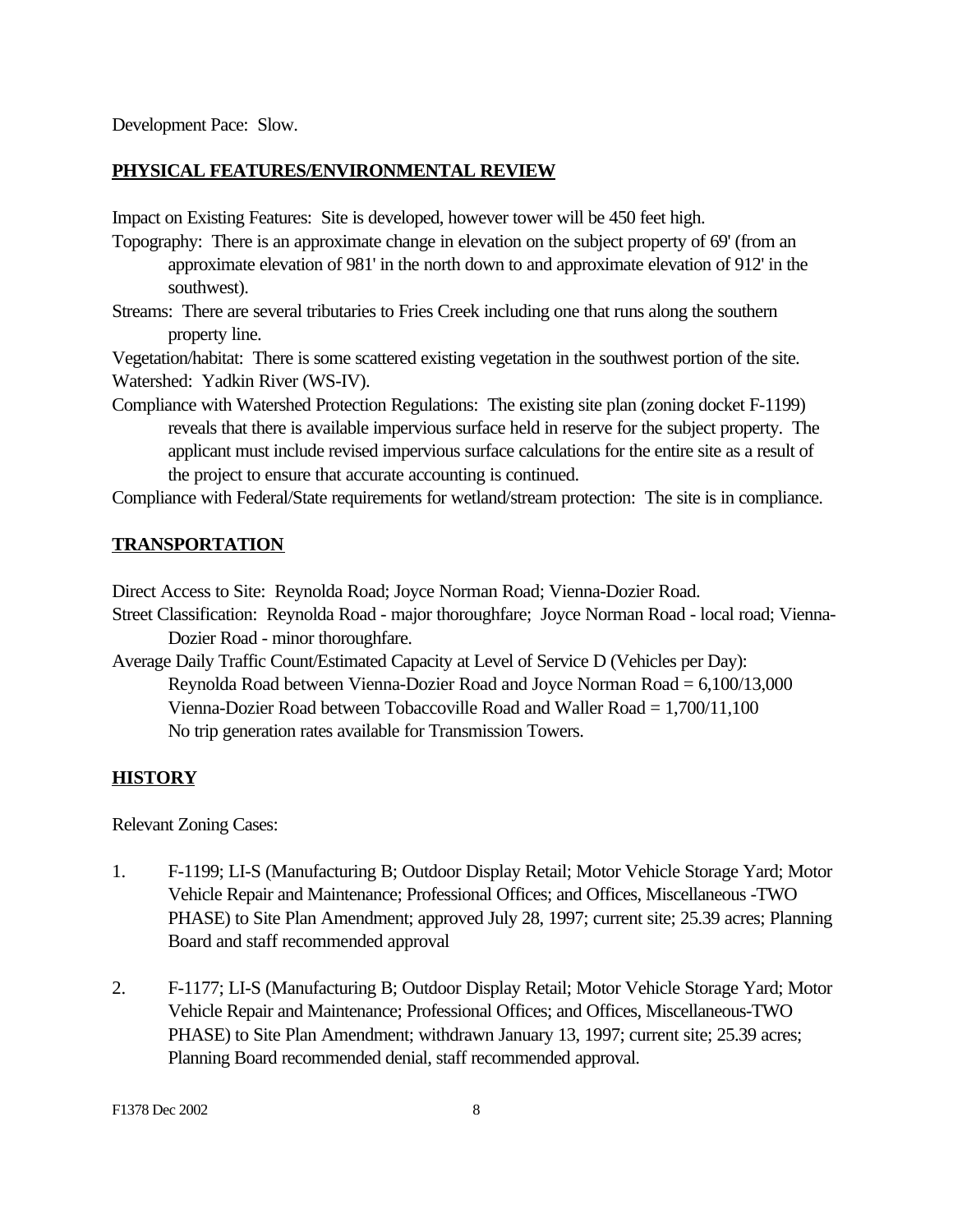3. F-1065; R-6 to I-2-S (Offices; Manufacturing: (2); and Motor Vehicle Sales, Repair or Storage - TWO PHASE); approved December 6, 1993; current site; 25.39 acres; Planning Board and staff recommended denial.

# **CONFORMITY TO PLANS**

GMP Area (*Legacy*): Rural Area (GMA 5).

- Relevant Comprehensive Plan Recommendation(s): Discourage rezonings to more intense districts in the Rural Area.
- Area Plan/Development Guide: *Village of Tobaccoville Village Development Guidelines* (adopted in 2000/2001).
- Relevant Development Guide Recommendation(s): The site is not within the Village of Tobaccoville, however it is within the future growth area. The "Tobaccoville Land Use Plan" in the *Village of Tobaccoville Village Development Guidelines* recommends that the subject property be developed as "rural/agricultural residential" areas. However, it also contains a map showing the existing zoning in the area. On this map, the subject property is zoned LI-S. The request is to add another use to the property.

# **ANALYSIS**

The subject rezoning request for a Transmission Tower was submitted as part of the Winston-Salem/Forsyth County 800-MHZ Trunked Radio System. The radio systems currently used by public safety agencies in Winston-Salem and Forsyth County are based on technology that is over 20 years old. In November 1999, the Citizen Efficiency Review Committee released its report with the recommendation that "...the City and County design and install without delay an 800/900 MHZ public safety radio system." The voters of Winston-Salem approved a bond referendum in November 2000 to pay for the City's share of the system.

The county-wide radio coverage that is required for public safety will be obtained by the strategic placement of eight new transmission towers, located throughout the city and county, each averaging 400-feet in height. County-wide coverage utilizing existing and/or lower-height towers would considerably increase the complexity and cost of the system.

Staff is of the opinion that the tower is a needed public service. The site is located close to a fire department, making it a good asset for the emergency communications system. Lighting on the tower which is required by the FAA is proposed to be a flashing white light during the day and will switch automatically to a red light at dusk.

This site has been previously approved for all other listed uses, with the exception of the Transmission Tower use. The existing site plan conditions and permitted uses will still be in place with an approval of this additional use.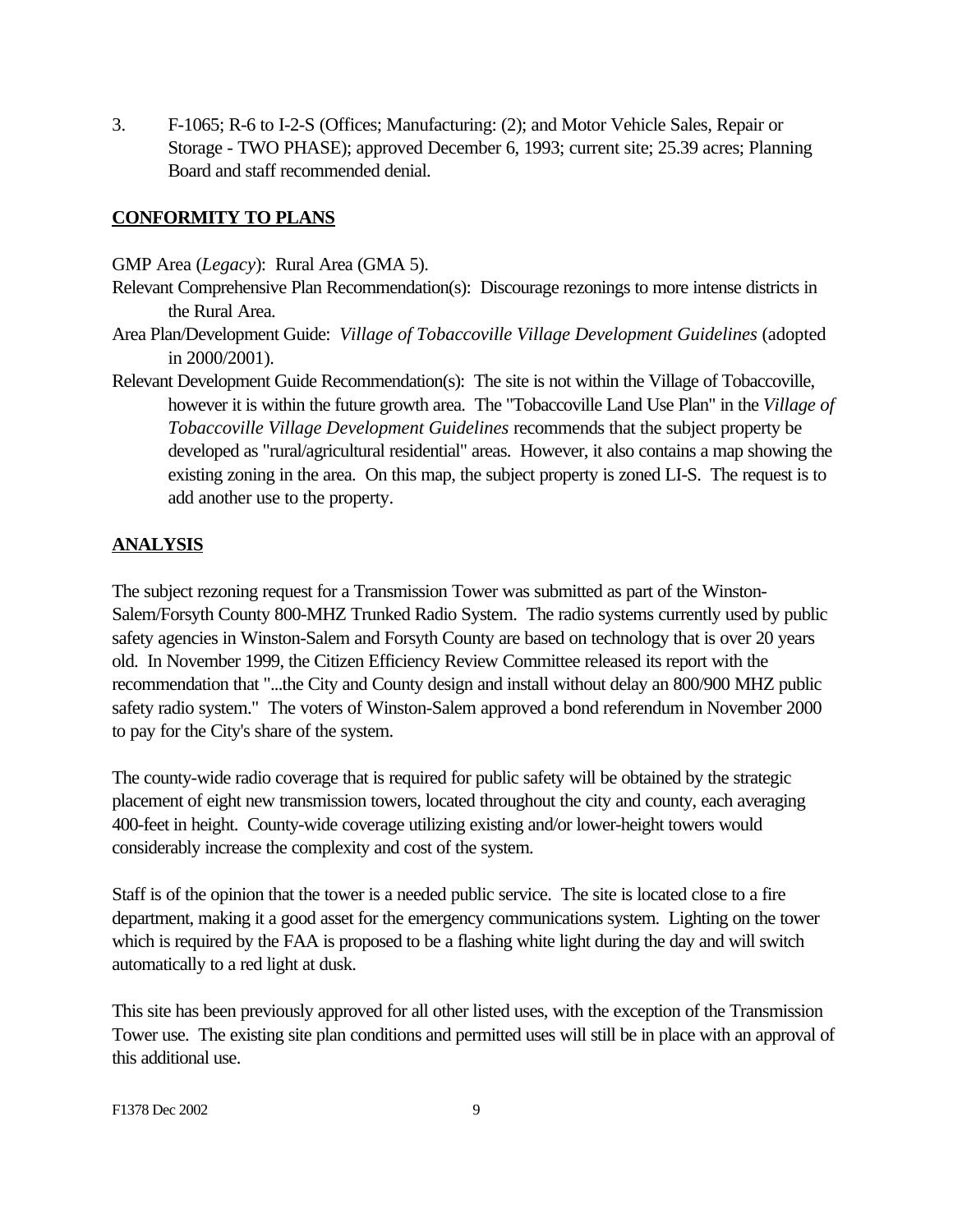There is an existing tower north across Highway 67 measuring roughly 300 feet which is for private use. Staff for the Radio System Project approached that property owner about replacing the private tower with a shared tower but the property owner declined. Because of the public need for the tower, staff recommends approval of the rezoning.

# **FINDINGS**

- 1. The subject rezoning request for a Transmission Tower was submitted as part of the Winston-Salem/Forsyth County 800-MHZ Trunked Radio System.
- 2. Staff is of the opinion that the tower is a needed public service.
- 3. Because of the public need for the tower, staff recommends approval of the rezoning.

# **STAFF RECOMMENDATION**

#### Zoning: **APPROVAL**.

Site Plan: Staff certifies that **the site plan meets all code requirements**, and recommends the following conditions:

# C **PRIOR TO THE ISSUANCE OF GRADING PERMITS**

a. This property lies within the Yadkin River WS-IV State Regulated Watershed. Developer shall obtain a Watershed Permit from the Erosion Control Officer prior to the issuance of grading permits.

### C **PRIOR TO THE ISSUANCE OF BUILDING PERMITS**

- a. FAA approval shall be obtained.
- b. State Plane Coordinates of the location of the tower shall be provided to the Planning staff.
- c. This 450 foot tall self supported tower shall be developed to allow co-location of at least two (2) additional cellular phone carriers. Verification of this requirement shall be made to the Inspections Division by affidavit submitted by the licensed Project Engineer for the transmission tower site or shown on a structural plan sealed by a licensed Professional Engineer (PE).

# **C PRIOR TO THE ISSUANCE OF OCCUPANCY PERMITS**

a. All required conditions in the *Unified Development Ordinances* (UDO) for this use (Section 2-5.70) shall be met.

## **C OTHER REQUIREMENTS**

a. The approved site plan and all pertinent conditions of rezoning petition F-1199 shall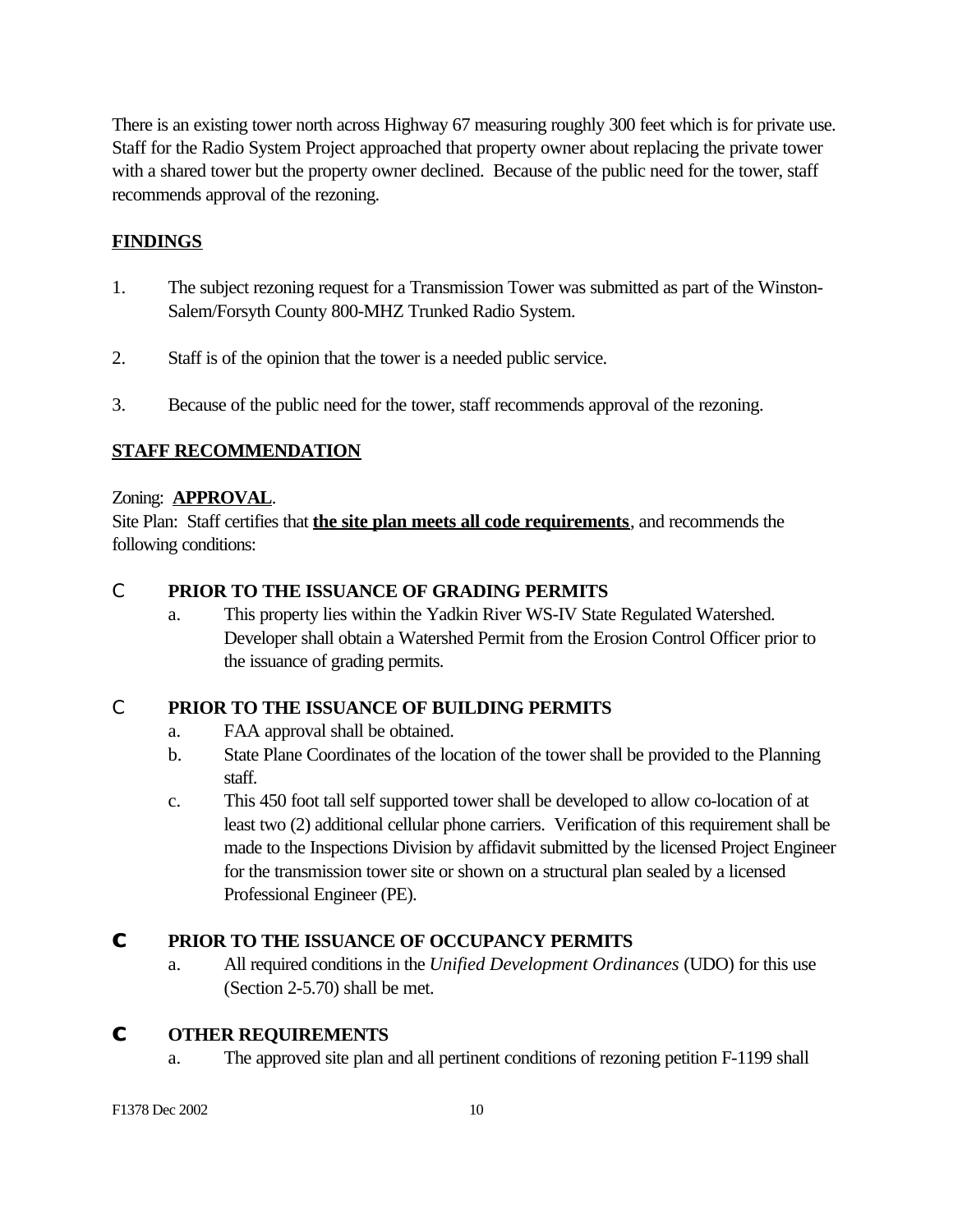also apply to this rezoning. Suzy Gallaway presented the staff report.

#### **PUBLIC HEARING**

FOR:

Reed Jarvis, 3000 Aviation Drive, Winston-Salem, NC 27105 Forsyth County Fire Administrator.

This is a joint Winston-Salem/Forsyth County project for emergency services communications system.

This is one of eight towers in this system. This particular tower is critical to our system. It is designed to give us 95% coverage inside structures, which is desperately needed.

#### AGAINST:

Steve Wood, 8098 Reynolda Road, Pfafftown, NC 27040

I'm an adjoining property owner. I was not aware of the history involved relative to the choice of the tower site.

There are some other property owners here, although no one else has signed up to speak.

My concerns are the value of the property, the view, the quality of life, and the invasion into the primary residential environment.

There is already one tower there.

While we understand the need for the tower, we are concerned about a tower farm in the area. Has the City and County exhausted it's options for tower sites in the area?

I ask you not to approve this request.

#### **WORK SESSION**

During discussion by the Planning Board, the following points were made:

- 1. Jerry Clark what is the number of additional towers you would need to have if you didn't have this tower? Mr. Jarvis - we would have to completely redesign the system. We couldn't simply replace one tower of this system. The trunking computer system at each tower is \$1.5 million.
- 2. Kerry Avant why is this different than other cell towers? David Reed this particular site did not have the use "transmission tower" so it had to go through rezoning to add a use.
- 3. Mr. Jarvis the other tower is not tall enough. We volunteered to build a taller tower